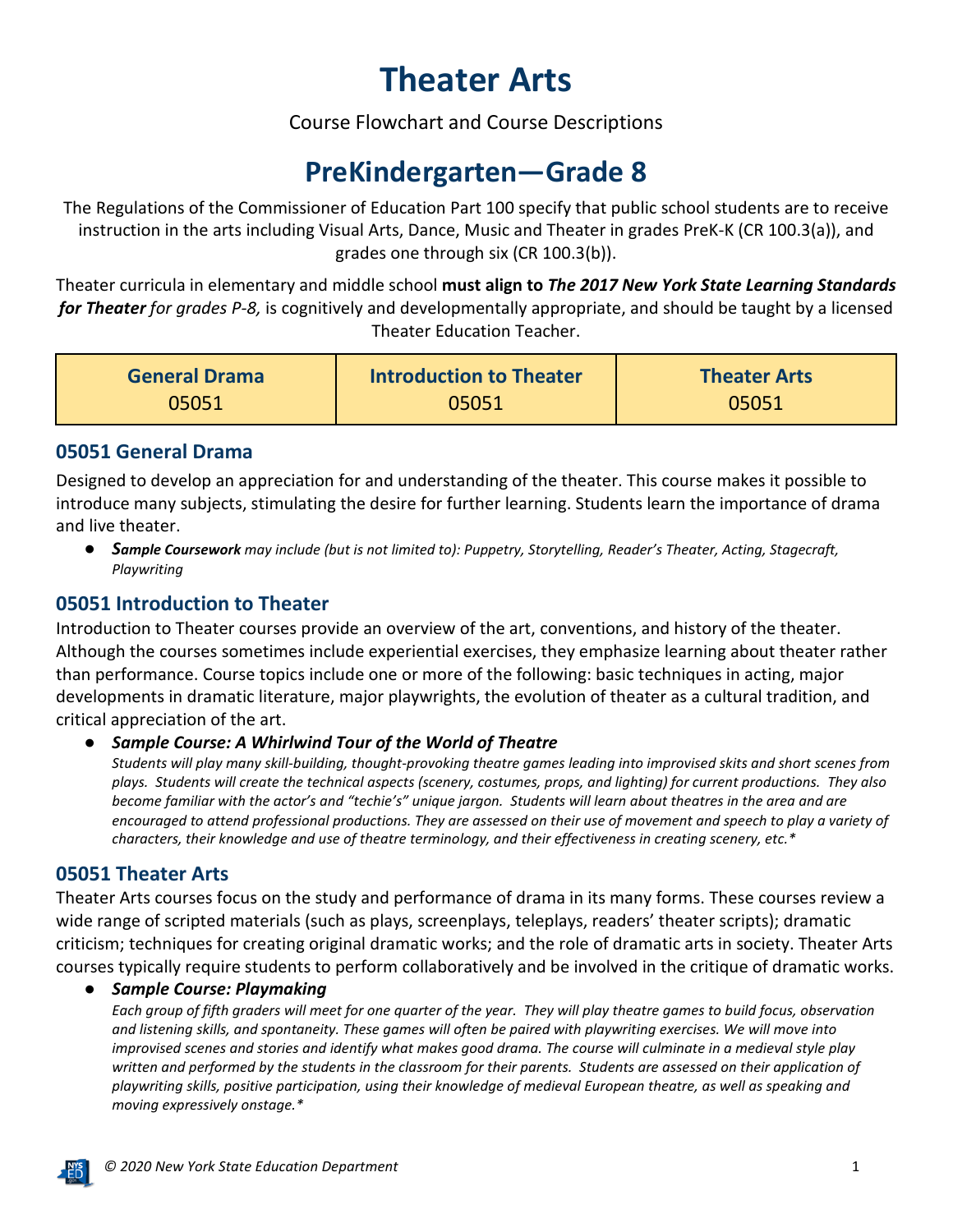#### ● *Sample Course: Audition to Performance*

*The students will audition, rehearse, research, and perform in a one-act play. The one-acts are carefully chosen to challenge and fully involve each student and to give the opportunity to test one's skills in observation, voice, movement, and working with others. Students will need help from parents in learning their lines early in the rehearsal period. Students are assessed on preparation for class, their grasp of the culture of the play, a character profile, and the development of their roles using appropriate speech and movement techniques.\**

*\*(Nichols Middle School 1250 Amherst St. Buffalo, NY 14216)*

## **Grade 9—Grade 12**

The Regulations of the Commissioner of Education Part 100 specify that students in grades nine through twelve must have the opportunity to complete a unit of credit in the Arts; which may include Visual Arts, Music, Dance, or Theater to satisfy Regents diploma requirements (CR 100.5(a)3(v)). Students should also have the opportunity to begin a sequence in the arts in grade nine (100.2(h)).

### **High School Comprehensive Foundation Course (HS I)**

Courses used for the 1-unit diploma requirement should be comprehensive and foundational, should meet all 11 Theatre standards at the HS1 Level, and must be taught by a certified Theatre educator. High School Comprehensive Foundation Level courses foster a broad range of problem-solving and skill development, facilitating a deeper understanding of theatre that supports further study and encourages lifelong engagement.

*\*For a complete description of the Proficient (HSI) Level, please see the Standards Implementation Guide, p. 27, available at <http://www.nysed.gov/common/nysed/files/programs/curriculum-instruction/2017-implementation-guide-9.2-.pdf>*



#### **05053 High School Comprehensive Foundation Course: Theater (HS I)**

Comprehensive courses are designed to increase students' understanding and critical perception of Theater as an art form and the impact it has upon society. Students will explore all aspects of the Theater Arts. The class units include Ensemble Building, Theater History, Acting (movement/physicality, vocal technique, pantomime, improvisation, character analysis, monologue and scene work), Directing/Producing/Stage Management and Technical Theater (lights, sound, props, costumes, make-up).

## **High School Elective Courses—Selected (HS II & III)**

High School Accomplished and Advanced Level Elective course offerings enable students to complete a sequence in the Arts, and Regents Diploma with Advanced Designation and/or a (4+1) Pathway option. Advanced courses may be designed as ½-unit or 1-unit offerings, and some courses may be taken concurrently as scheduling allows. Depending on prior experience of the student and course placement within a sequence, some courses listed as HSII *Accomplished* may also meet the needs of students at the HSIII *Advanced* Level.

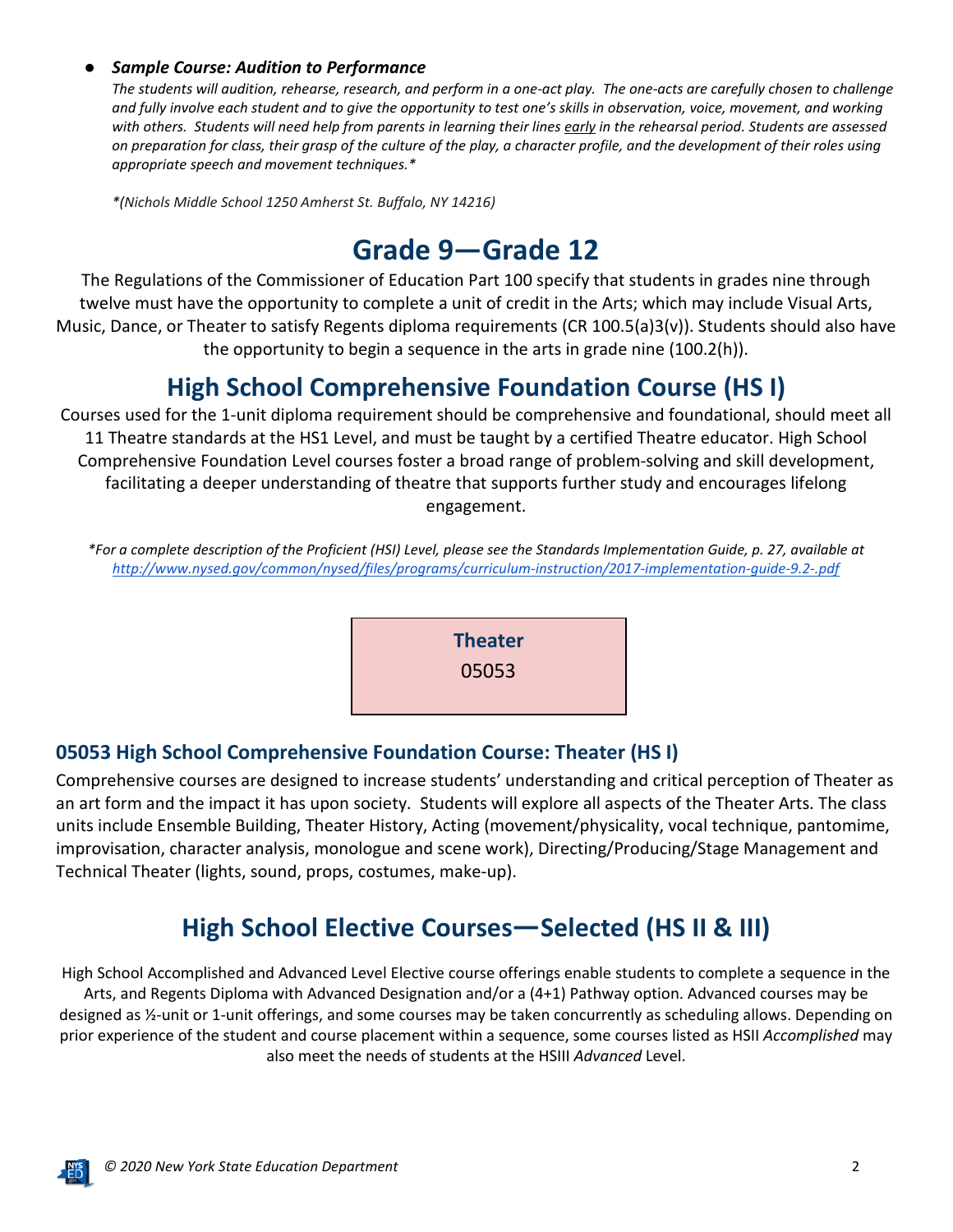*\*For a complete description of the Accomplished (HSII) and Advanced (HSIII) Levels, please see the Standards Implementation Guide, p. 27, available a[t http://www.nysed.gov/common/nysed/files/programs/curriculum-instruction/2017-implementation-guide-9.2-](http://www.nysed.gov/common/nysed/files/programs/curriculum-instruction/2017-implementation-guide-9.2-.pdf) [.pdf.](http://www.nysed.gov/common/nysed/files/programs/curriculum-instruction/2017-implementation-guide-9.2-.pdf)*

**These Course Flowcharts are guidance and suggest possible course progressions and do not include all possibilities. Districts should consider the needs of all students when planning arts coursework in addition to ensuring courses are appropriately aligned to the Arts Learning Standards at the Proficient, Accomplished, or Advanced levels.**

| <b>Acting/Performing</b> | <b>Stagecraft</b>                    | <b>Play Analysis</b>     |
|--------------------------|--------------------------------------|--------------------------|
| 05055                    | 05056                                | 05059                    |
| <b>Theater History</b>   | <b>Playwriting</b>                   | <b>Directing</b>         |
| 05059                    | 05058                                | 05057                    |
| <b>Musical Theater</b>   | <b>IB Theater</b>                    | <b>Independent Study</b> |
| 05099                    | 05062                                | 05097                    |
|                          | <b>Workplace Experience</b><br>05098 |                          |

#### **05055 Acting/Performing**

Acting/Performance courses provide students with experience and skill development in one or more aspects of theatrical production, by allowing them to concentrate on acting and performance skills. Introductory courses explore fundamentals, while advanced courses extend and refine technique, expand students' exposure to different types of theatrical craft and traditions, and increase their participation in public productions.

#### ● *Sample Course: Acting*

*Students will explore the use of research, vocal techniques and body movement in character analysis and development. Each student will work on monologues, scenes and short plays. Each student will explore both classic and contemporary pieces.\*\** 

#### ● *Sample Course: Advanced Acting*

*Students will develop job skills needed to enter the field of acting. Students will prepare audition pieces, practice auditioning skills, and develop resumes and headshots. Students will also speak with a variety of professionals in the field.\*\**

*\*\*(Indian River CSD 32925 US Route 11, Philadelphia, NY 13673)*

#### **05056 Stagecraft**

Stagecraft courses provide students with experience and skills in one or more aspects of theatrical production, such as lighting, costuming, sound, set construction, makeup, stage management, and the use of computer applications to support these functions. Initial courses are usually introductory in nature, while more advanced courses emphasize improving technique, expanding students' exposure to different types of techniques and traditions, and increasing their chances of helping to mount public productions.

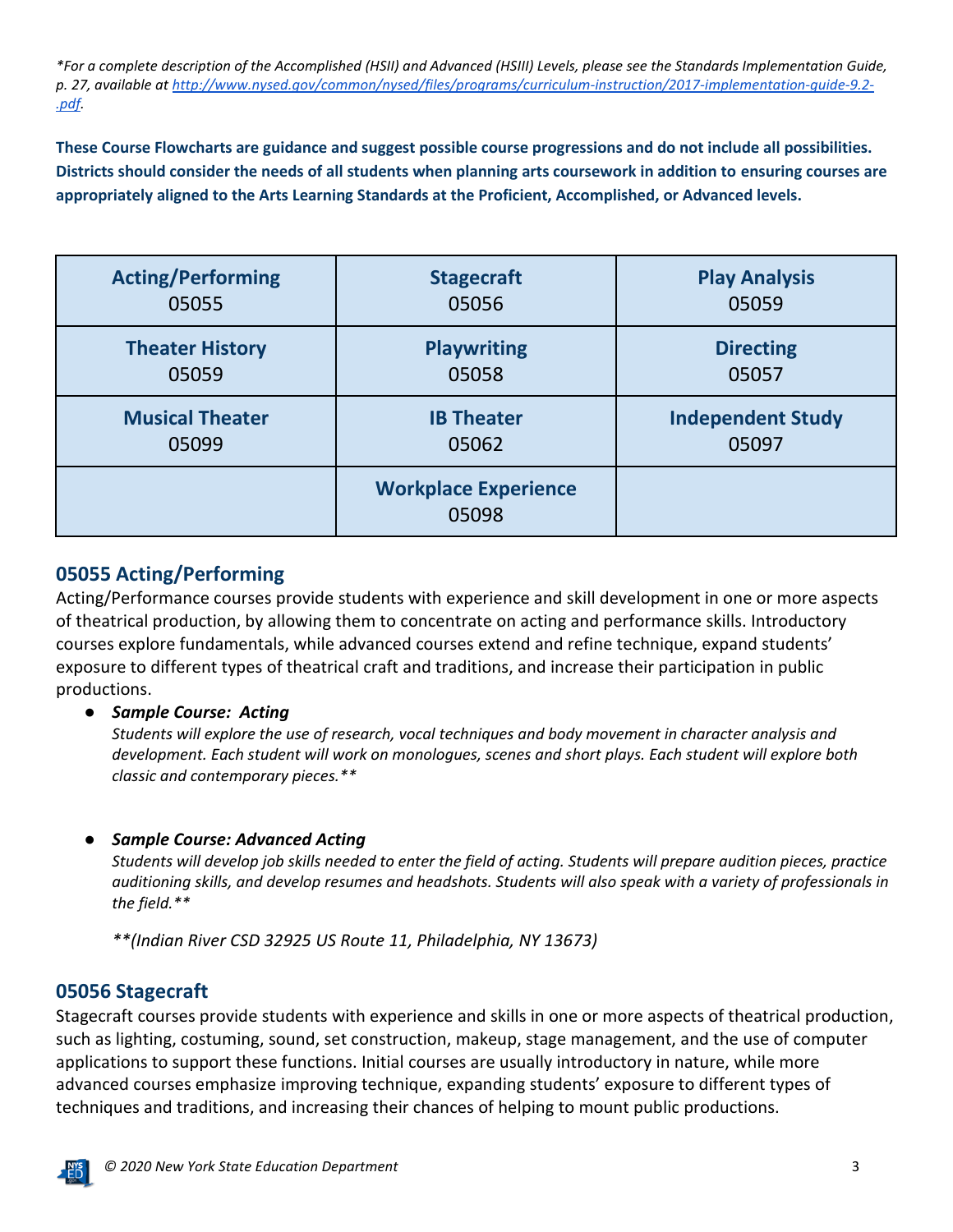#### ● *Sample Course: Stagecraft and Design/Advanced Stagecraft and Design*

*Students will explore different areas of technical design and stagecraft; including elements of design, the scene shop and tools, safety guidelines, lighting equipment and design, sound equipment and design, prop design, costume tools and design, make-up techniques and design drafting. Each student will research, design and build scale models and sketches of several different plays. (Indian River CSD 32925 US Route 11, Philadelphia, NY 13673)*

#### **05059 Play Analysis/ Theater History**

History, Literature of the Theater and Play Analysis courses explore in depth the structure, elements, and style of dramatic compositions, and, as an extension, how the dramatic literature influenced theatrical production and acting styles throughout history. Some courses may focus more on the literature component than on the theater (with increased emphasis on critique and analysis), but most courses connect these subjects, exploring their interrelationships. Major contributors (playwrights, directors, and so on) and the architecture of the theater may also be included as topics of study.

● *Sample Course: Play Analysis*

*Students will explore several types of genres in the theatre. Students will read plays and complete a plot analysis of each play. A class discussion will follow each reading encouraging students to backup their choices with research and examples from the play.\*\**

● *Sample Course: Theater History*

*Theater is the art of storytelling. In this course, students will examine the development of theatre from Ritual to the Realistic Period. They will explore the role of theater in the community, performance space, acting and technical contributions as well as the playwrights that used theater to tell their stories. Students will examine the human experience in various cultures and historical time periods.\*\* \*\* (Indian River CSD 32925 US Route 11, Philadelphia, NY 13673)*

#### **05058 Playwriting**

Playwriting and Screenwriting courses help students understand and employ writing principles and techniques to create original scripts suitable for theater, film, and/or television. These courses explore the appropriate techniques of each genre and may examine the creative writing craft, scene writing, and the creation of a production.

● *Sample Course: Playwriting*

*This class introduces the craft of writing for the theater. Through weekly assignments, in class writing exercises, and work on a sustained piece, students will explore scene structure, action, events, voice, and dialogue.* 

#### **05057 Directing**

Directing courses focus on developing students' skills in translating a script into a final production and are usually taken after other drama courses. Directing courses enable each student to create an artistic vision and develop a personal aesthetic. These courses may expose students to different types of theatrical techniques and traditions. They also provide students with opportunities to direct the performances of others (in scenes or a full production).

#### ● *Sample Course: Introduction to Directing*

*Students will explore the job of director including play selection, analysis, research, rehearsal scheduling, casting, blocking, character development and working with designers to create a production concept. (Indian River CSD 32925 US Route 11, Philadelphia, NY 13673)*

● *Sample Course: Advanced Directing*

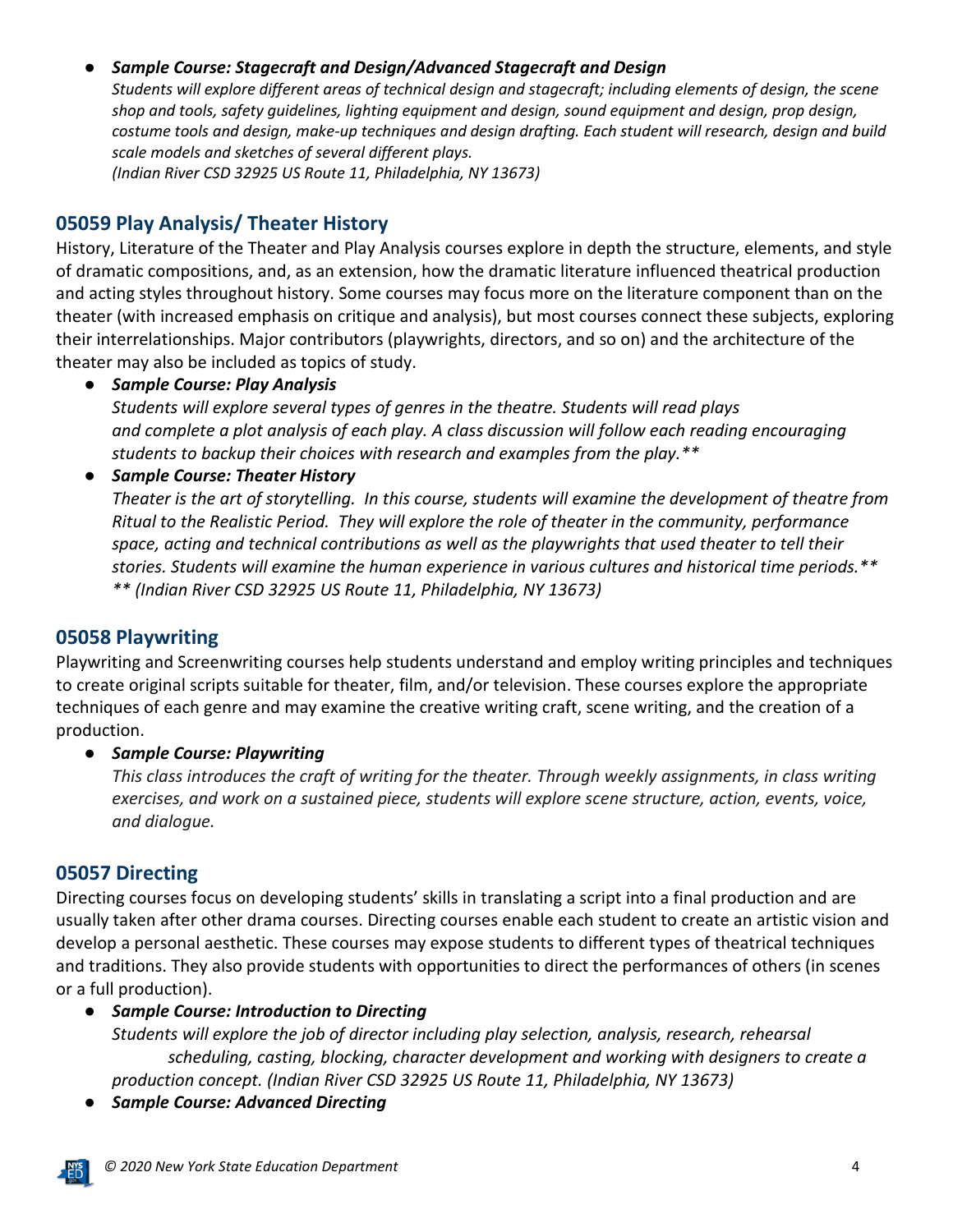*Using content and skills practiced in Directing 1, students will choose a 10 minute or One Act play to direct for presentation in diverse settings. (Indian River CSD 32925 US Route 11, Philadelphia, NY 13673)*

#### **05058 Playwriting**

Playwriting and Screenwriting courses help students understand and employ writing principles and techniques to create original scripts suitable for theater, film, and/or television. These courses explore the appropriate techniques of each genre and may examine the creative writing craft, scene writing, and the creation of a production.

#### ● *Sample Course: Playwriting*

*This class introduces the craft of writing for the theater. Through weekly assignments, in class writing exercises, and work on a sustained piece, students will explore scene structure, action, events, voice, and dialogue.*

#### **05059 History & Literature of Theater & Play Analysis**

History, Literature of the Theater and Play Analysis courses explore in depth the structure, elements, and style of dramatic compositions, and, as an extension, how the dramatic literature influenced theatrical production and acting styles throughout history. Some courses may focus more on the literature component than on the theater (with increased emphasis on critique and analysis), but most courses connect these subjects, exploring their interrelationships. Major contributors (playwrights, directors, and so on) and the architecture of the theater may also be included as topics of study.

● *Sample Course: Play Analysis*

*Students will explore several types of genres in the theatre. Students will read plays and complete a plot analysis of each play. A class discussion will follow each reading encouraging students to backup their choices with research and examples from the play.\*\**

#### ● *Sample Course: Theater History*

*Theater is the art of storytelling. In this course, students will examine the development of theatre from Ritual to the Realistic Period. They will explore the role of theater in the community, performance space, acting and technical contributions as well as the playwrights that used theater to tell their stories. Students will examine the human experience in various cultures and historical time periods.\*\**

*\*\* (Indian River CSD 32925 US Route 11, Philadelphia, NY 13673)*

#### **05062 IB Theater**

IB Theater courses prepare students to take the International Baccalaureate (IB) Theater exams at either the standard (SL) or higher level (HL). IB Theater courses encourage students to examine the theory, history, and culture of theatre. These courses also help students develop the organizational and technical skills to express themselves through scripted performance, workshops, and independent project(s)

#### **05097 Independent Study**

Independent Study courses, often conducted with instructors or artists as mentors, enable students to explore a particular theatrical form. Independent Study courses may serve as an opportunity for students to expand their expertise in a particular form or style, to explore a topic in greater detail, or to develop more advanced skills.

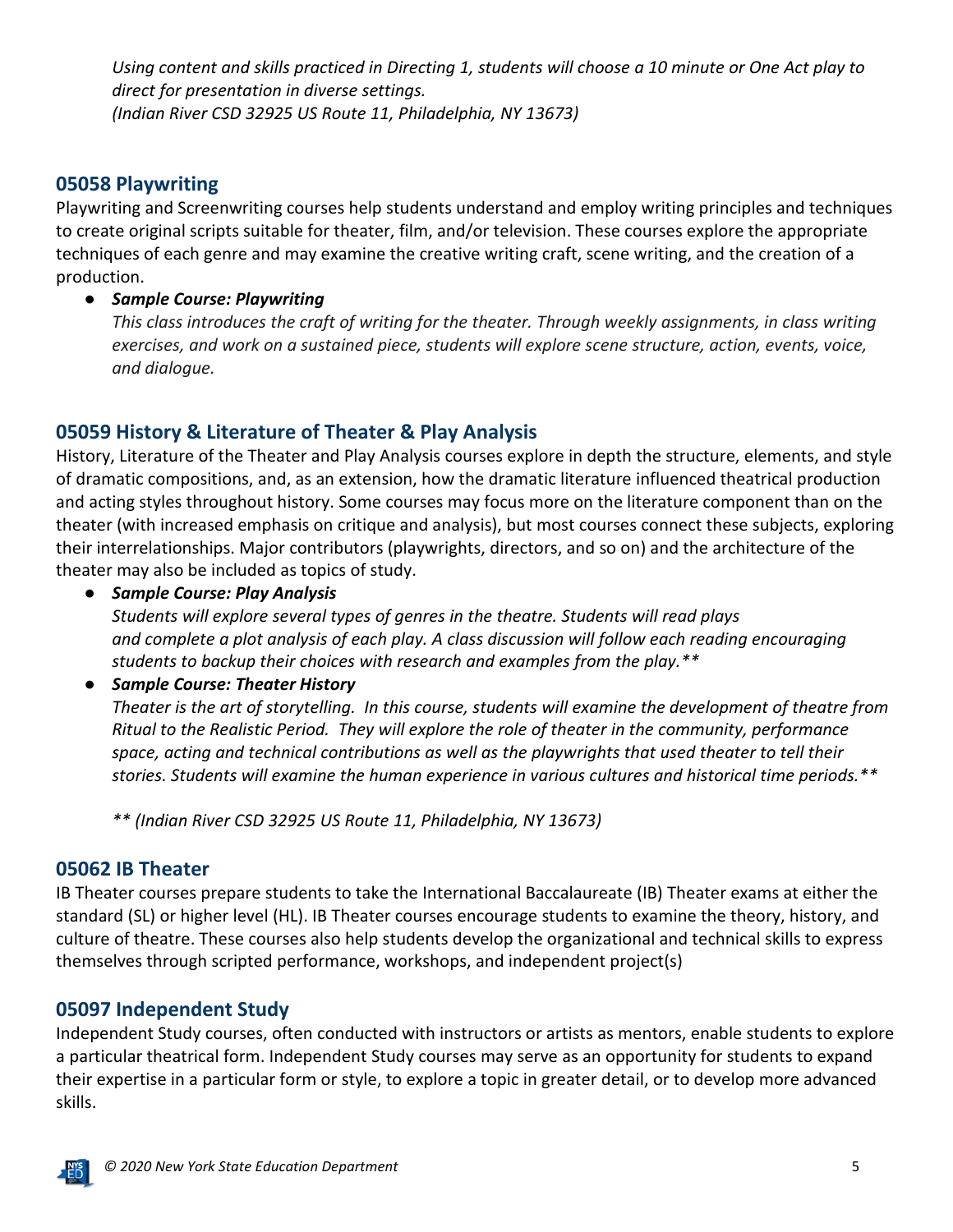#### **05098 Workplace Experience**

Workplace Experience courses provide work experience in a field related to drama and the theater. Goals are typically set cooperatively by the student, teacher, and employer (although students are not necessarily paid). These courses may include classroom activities as well, involving further study of the field or discussion regarding experiences that students encounter in the workplace.

#### **05099 Other Theater Course**

#### ● **Sample Course: Musical Theater**

Students will explore American Musical Theatre. Students will study the work of the actor/singer/dancer and use their gained knowledge to develop as performers. Students will prepare and present as soloists as well as members of small groups and larger ensembles. Students will prepare material for class presentation and critique. There will also be a focus on the audition process as well as musical theatre history and repertoire.

*\* Course Codes based upon National Center for Educational Statistics School Courses for the Exchange of Data (SCED)*

## **Sample Theater Course Sequences**

**The following sequences are suggestions of possible course progressions. Districts should consider the needs of all students when planning arts coursework in addition to ensuring courses are appropriately aligned to the Arts Learning Standards at the Proficient, Accomplished, or Advanced levels.**

#### **Sample 3 - Course Sequences:**

**Three Course Sequence** (Focus: Performance) **Introduction to Theater** *(1 unit)* **Acting** *(½ unit)* **Working Actor** (½ unit) **Play Analysis** (½ unit)

**Directing** (½ unit)

**Three Course Sequence** (Focus: Design) **Introduction to Theater** *(1 unit)* **Stagecraft and Design** *(1 unit)* **Play Analysis** (½ unit) **Directing**  $(Y_2 \text{ unit}) = 3 \text{ units}$ 

**Three Course Sequence** (Focus: Acting) **Introduction to Theater** *(1 unit)* **Acting** *(½ unit)* **Working Actor** (½ unit) **Musical Theater** *(1 unit)*

### **Three Course Sequence** (Focus: Playwriting/Directing)